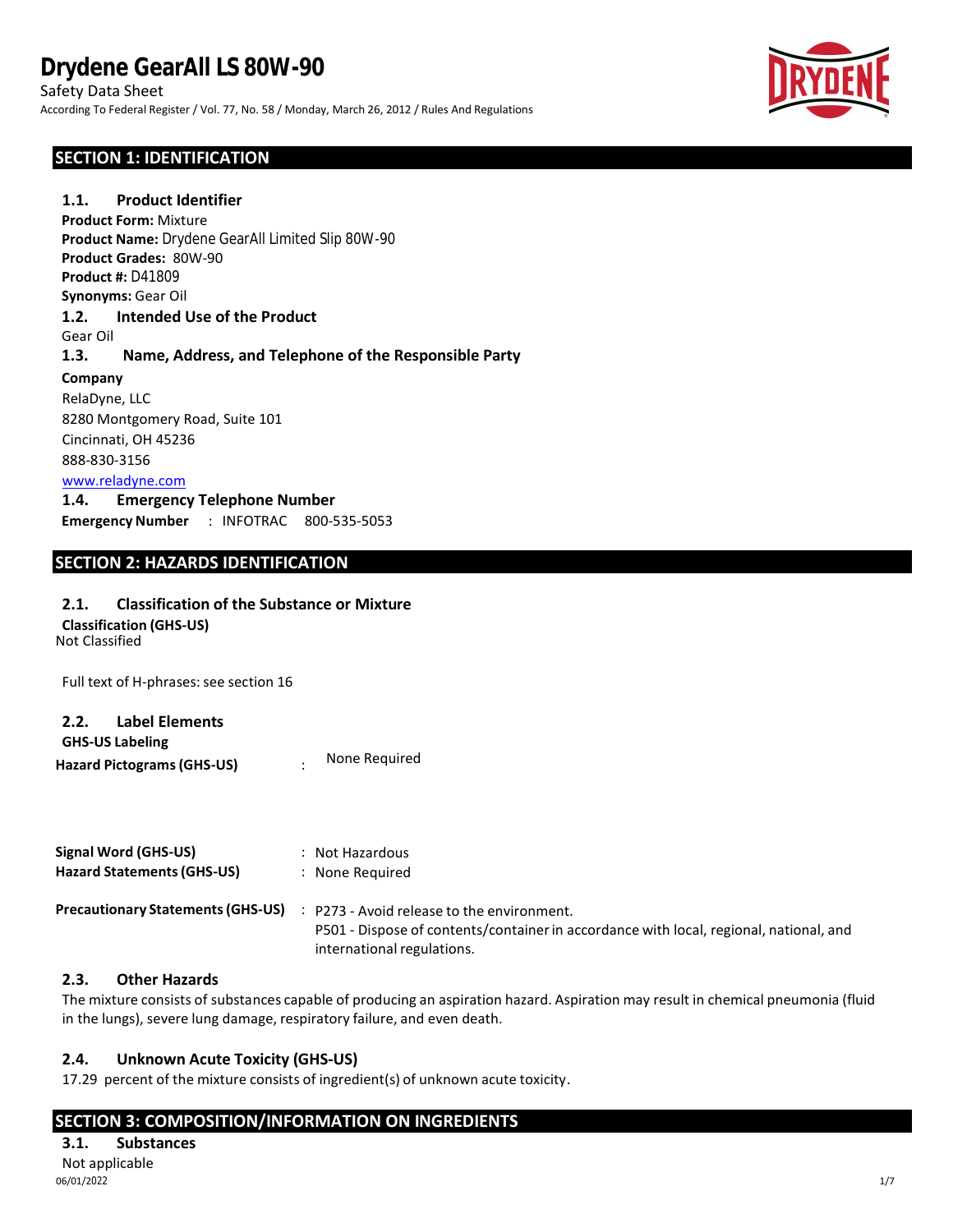## Safety Data Sheet

According To Federal Register / Vol. 77, No. 58 / Monday, March 26, 2012 / Rules And Regulations



#### **3.2. Mixture**

| <b>Name</b>                                                                  | <b>Product Identifier</b> | % (w/w)                              | <b>Classification (GHS-US)</b> |
|------------------------------------------------------------------------------|---------------------------|--------------------------------------|--------------------------------|
| Polybutene (Isobutylene/utane<br>copolymer)                                  | (CAS No) 9003-29-6        | $64 - 85$<br>$0 - 10$                | Not Classified                 |
| Petroleum distillates, hydrotreated heavy (CAS No) 64742-52-5<br>napththenic |                           | $0 - 10$                             | Not Classified                 |
| Dec-1-ene, homopolymer hydrogenated                                          | (CAS No) 68037-01-4       | $0 - 11$<br>$10 - 17$ ,<br>$27 - 39$ | Aspiration Hazard 1, H304      |
| Phosphorodithioic acid, O,O-di-C1-14-alkyl<br>esters, zinc salts             | (CAS No) 68649-42-3       | $0 -$<br>2.7                         | Aquatic Chronic 3, H402        |

\*The specific chemical identity and/or exact percentage of composition have been withheld as a trade secret within the meaning of the OSHA Hazard Communication Standard [29 CFR 1910.1200].

\*More than one of the ranges of concentration prescribed by Controlled Products Regulations has been used where necessary, du e to varying composition.

Full text of H-phrases: see section 16

## **SECTION 4: FIRST AID MEASURES**

#### **4.1. Description of First Aid Measures**

**General:** Never give anything by mouth to an unconscious person. If you feel unwell, seek medical advice (show the label if possible). **Inhalation:** Remove to fresh air and keep at rest in a position comfortable for breathing. Obtain medical attention if breathing difficulty persists.

**Skin Contact:** Remove contaminated clothing. Drench affected area with water or soap and water for at least 15 minutes. Wash contaminated clothing before reuse. Obtain medical attention if irritation develops or persists.

**Eye Contact:** Rinse cautiously with water for at least 15 minutes. Remove contact lenses, if present and easy to do. Continue rinsing. Obtain medical attention.

**Ingestion:** Do NOT induce vomiting. Rinse mouth. Immediately call a POISON CENTER or doctor/physician.

#### **4.2. Most Important Symptoms and Effects Both Acute and Delayed**

**General:** No known significant effects or critical hazards.

**Inhalation:** Overexposure may be irritating to the respiratory system.

**Skin Contact:** Repeated or prolonged skin contact may cause irritation.

**Eye Contact:** Direct contact with the eyes is likely irritating.

**Ingestion:** Ingestion is likely to be harmful or have adverse effects.

**Chronic Symptoms:** No known significant effects or critical hazards.

#### **4.3. Indication of Any Immediate Medical Attention and Special Treatment Needed**

If you feel unwell, seek medical advice (show the label where possible).

## **SECTION 5: FIRE-FIGHTING MEASURES**

#### **5.1. Extinguishing Media**

**Suitable Extinguishing Media:** Use extinguishing media appropriate for surrounding fire.

**Unsuitable Extinguishing Media:** Do not use a heavy water stream. Use of heavy stream of water may spread fire.

#### **5.2. Special Hazards Arising From the Substance or Mixture**

**Fire Hazard:** Not flammable but will support combustion.

**Explosion Hazard:** Product is not explosive.

**Reactivity:** Hazardous reactions will not occur under normal conditions.

#### **5.3. Advice for Firefighters**

**Precautionary Measures Fire:** Exercise caution when fighting any chemical fire. Under fire conditions, hazardous fumes will be present.<br>06/01/2022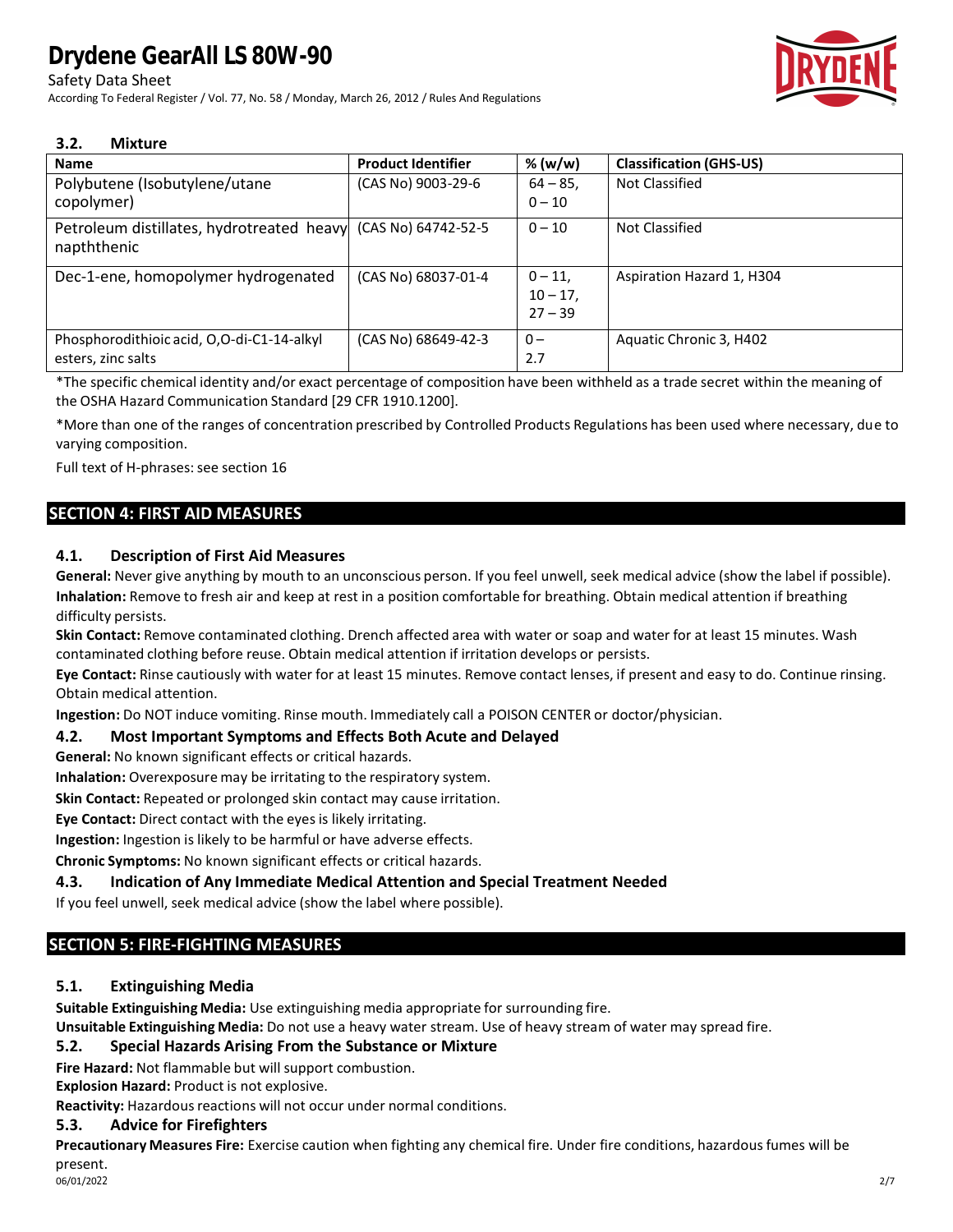Safety Data Sheet

According To Federal Register / Vol. 77, No. 58 / Monday, March 26, 2012 / Rules And Regulations



**Firefighting Instructions:** Use water spray or fog for cooling exposed containers.

**Protection During Firefighting:** Do not enter fire area without proper protective equipment, including respiratory protection. **Hazardous Combustion Products**: Under fire conditions, may produce fumes, smoke, oxides of carbon and hydrocarbons.

**Other Information:** Refer to Section 9 for flammability properties.

## **Reference to Other Sections**

Refer to section 9 for flammability properties.

## **SECTION 6: ACCIDENTAL RELEASE MEASURES**

#### **6.1. Personal Precautions, Protective Equipment and Emergency Procedures**

**General Measures:** Avoid all contact with skin, eyes, or clothing. Avoid breathing (vapor, mist, spray).

#### **6.1.1. For Non-Emergency Personnel**

**Protective Equipment:** Use appropriate personal protection equipment (PPE).

**Emergency Procedures:** Evacuate unnecessary personnel.

#### **6.1.2. For Emergency Personnel**

**Protective Equipment:** Equip cleanup crew with proper protection.

**Emergency Procedures:** Stop leak if safe to do so. Eliminate ignition sources. Ventilate area.

#### **6.2. Environmental Precautions**

Prevent entry to sewers and public waters. Notify authoritiesif liquid enters sewers or public waters.

#### **6.3. Methods and Material for Containment and Cleaning Up**

**For Containment:** Contain any spills with dikes or absorbents to prevent migration and entry into sewers or streams. **Methods for Cleaning Up:** Clean up spills immediately and dispose of waste safely. Spills should be contained with mechanical barriers. Transfer spilled material to a suitable container for disposal. Contact competent authorities after a spill.

#### **6.4. Reference to Other Sections**

See Heading 8. Exposure controls and personal protection. For further information refer to section 13.

## **SECTION 7: HANDLING AND STORAGE**

#### **7.1. Precautions for Safe Handling**

**Additional Hazards When Processed:** Any proposed use of this product in elevated-temperature processes should be thoroughly evaluated to assure that safe operating conditions are established and maintained. Practice good housekeeping – spillage can be slippery on smooth surface either wet or dry.

**Hygiene Measures:** Handle in accordance with good industrial hygiene and safety procedures. Wash hands and other exposed areas with mild soap and water before eating, drinking or smoking and when leaving work.

#### **7.2. Conditions for Safe Storage, Including Any Incompatibilities**

**Technical Measures:** Comply with applicable regulations.

**Storage Conditions:** Store in a dry, cool and well-ventilated place. Keep container closed when not in use. Keep/Store away from direct sunlight, extremely high or low temperatures and incompatible materials.

**Incompatible Materials:** Strong acids, strong bases, strong oxidizers.

## **7.3. Specific End Use(s)**

Gear Oil.

## **SECTION 8: EXPOSURE CONTROLS/PERSONAL PROTECTION**

#### **8.1. Control Parameters**

For substances listed in section 3 that are not listed here, there are no established Exposure limits from the manufacturer, supplier, importer, or the appropriate advisory agency including: ACGIH (TLV), NIOSH (REL), OSHA (PEL), Canadian provincial governments, or the Mexican government.

## **8.2. Exposure Controls**

**Appropriate Engineering Controls:** Ensure adequate ventilation, especially in confined areas. Emergency eye wash fountains and safety showers should be available in the immediate vicinity of any potential exposure. Ensure all national/local regulations are observed.

06/01/2022 3/7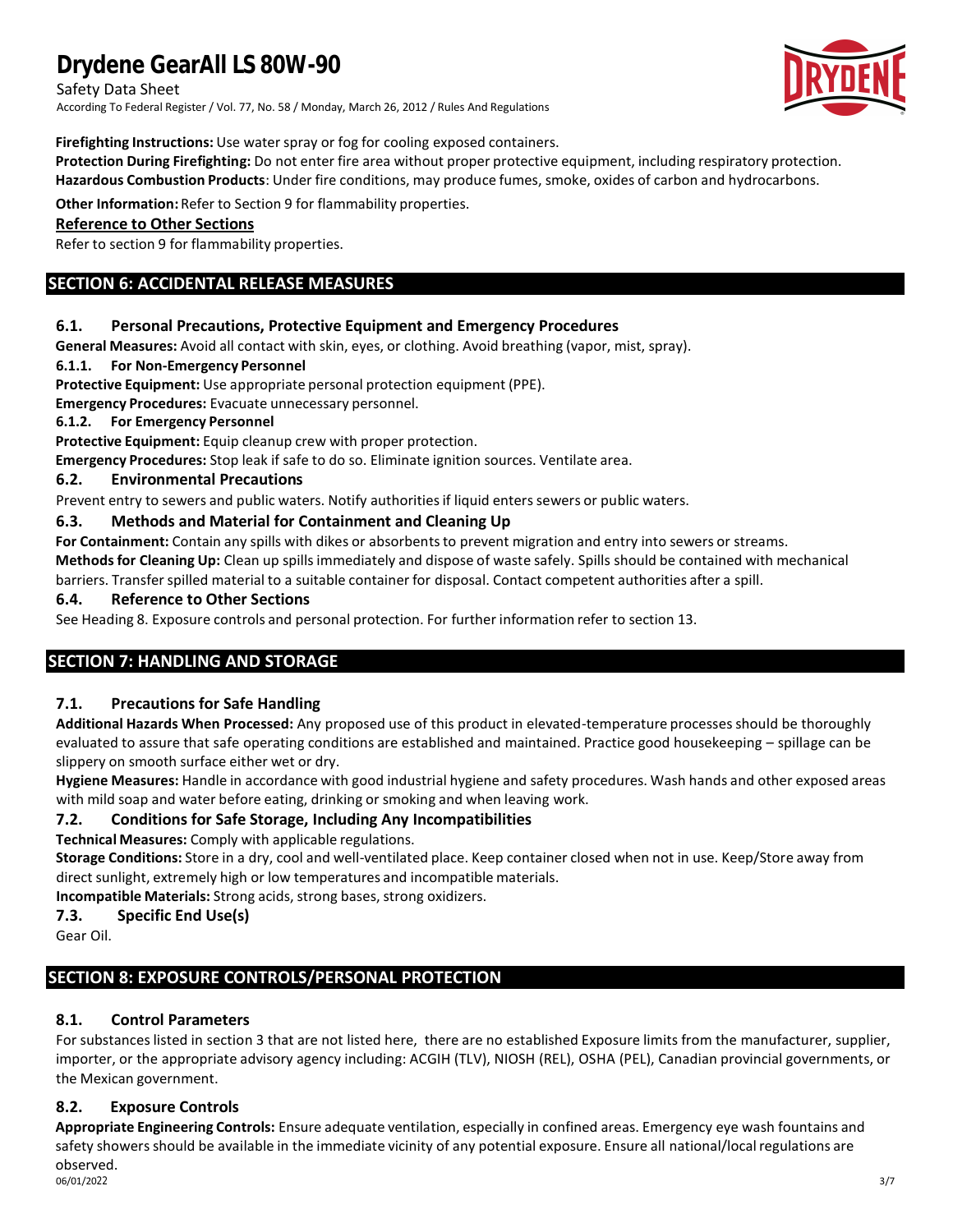Safety Data Sheet

According To Federal Register / Vol. 77, No. 58 / Monday, March 26, 2012 / Rules And Regulations



#### **Personal Protective Equipment:** Protective goggles. Gloves.



**Materials for Protective Clothing:** Chemically resistant materials and fabrics.

**Hand Protection:** Wear chemically resistant protective gloves.

**Eye Protection:** Chemical goggles or safety glasses.

**Skin and Body Protection:** Wear suitable protective clothing.

**Respiratory Protection:** Use a NIOSH-approved respirator or self-contained breathing apparatus whenever exposure may exceed established Occupational Exposure Limits.

**Environmental Exposure Controls:** Do not allow the product to be released into the environment.

**Consumer Exposure Controls:** Do not eat, drink or smoke during use.

#### **SECTION 9: PHYSICAL AND CHEMICAL PROPERTIES**

#### **9.1. Information on Basic Physical and Chemical Properties**

| <b>Physical State</b>                                   |         | Liquid                                                               |
|---------------------------------------------------------|---------|----------------------------------------------------------------------|
| Appearance                                              |         | Amber                                                                |
| Odor                                                    |         | Slight Hydrocarbon                                                   |
| <b>Odor Threshold</b>                                   |         | Not available                                                        |
| pH                                                      |         | Not available                                                        |
| <b>Evaporation Rate</b>                                 |         | Not available                                                        |
| <b>Melting Point</b>                                    |         | Not available                                                        |
| <b>Boiling Point</b>                                    |         | Not available                                                        |
| <b>Flash Point</b>                                      |         | 204C / 400C                                                          |
| <b>Auto-ignition Temperature</b>                        |         | Not available                                                        |
| <b>Decomposition Temperature</b>                        |         | Not available                                                        |
| Flammability (solid, gas)                               |         | Not available                                                        |
| <b>Lower Flammable Limit</b>                            |         | Not available                                                        |
| <b>Upper Flammable Limit</b>                            |         | Not available                                                        |
| <b>Vapor Pressure</b>                                   |         | Not available                                                        |
| Relative Vapor Density at 20 °C                         |         | Not available                                                        |
| <b>Relative Density</b>                                 |         | Not available                                                        |
| <b>Specific Gravity</b>                                 |         | 0.85                                                                 |
| Solubility                                              |         | Negligible                                                           |
| <b>Partition Coefficient: N-Octanol/Water</b>           |         | Not available                                                        |
| <b>Viscosity</b>                                        |         | Not available                                                        |
| <b>Viscosity, Kinematic</b>                             |         | Not available                                                        |
| <b>Explosive Properties</b>                             |         | Product is not explosive                                             |
| Explosion Data - Sensitivity to Mechanical Impact       | $\cdot$ | Not expected to present an explosion hazard due to mechanical impact |
| <b>Explosion Data - Sensitivity to Static Discharge</b> |         | Not expected to present an explosion hazard due to static discharge  |
|                                                         |         |                                                                      |

## **SECTION 10: STABILITY AND REACTIVITY**

**10.1. Reactivity:** Hazardous reactions will not occur under normal conditions.

- **10.2. Chemical Stability:** Stable under recommended handling and storage conditions (see section 7).
- **10.3. Possibility of Hazardous Reactions:** Hazardous polymerization will not occur.

**10.4. Conditions to Avoid:** Direct sunlight, extremely high or low temperatures, heat, hot surfaces, sparks, open flames, 06/01/2022 4/7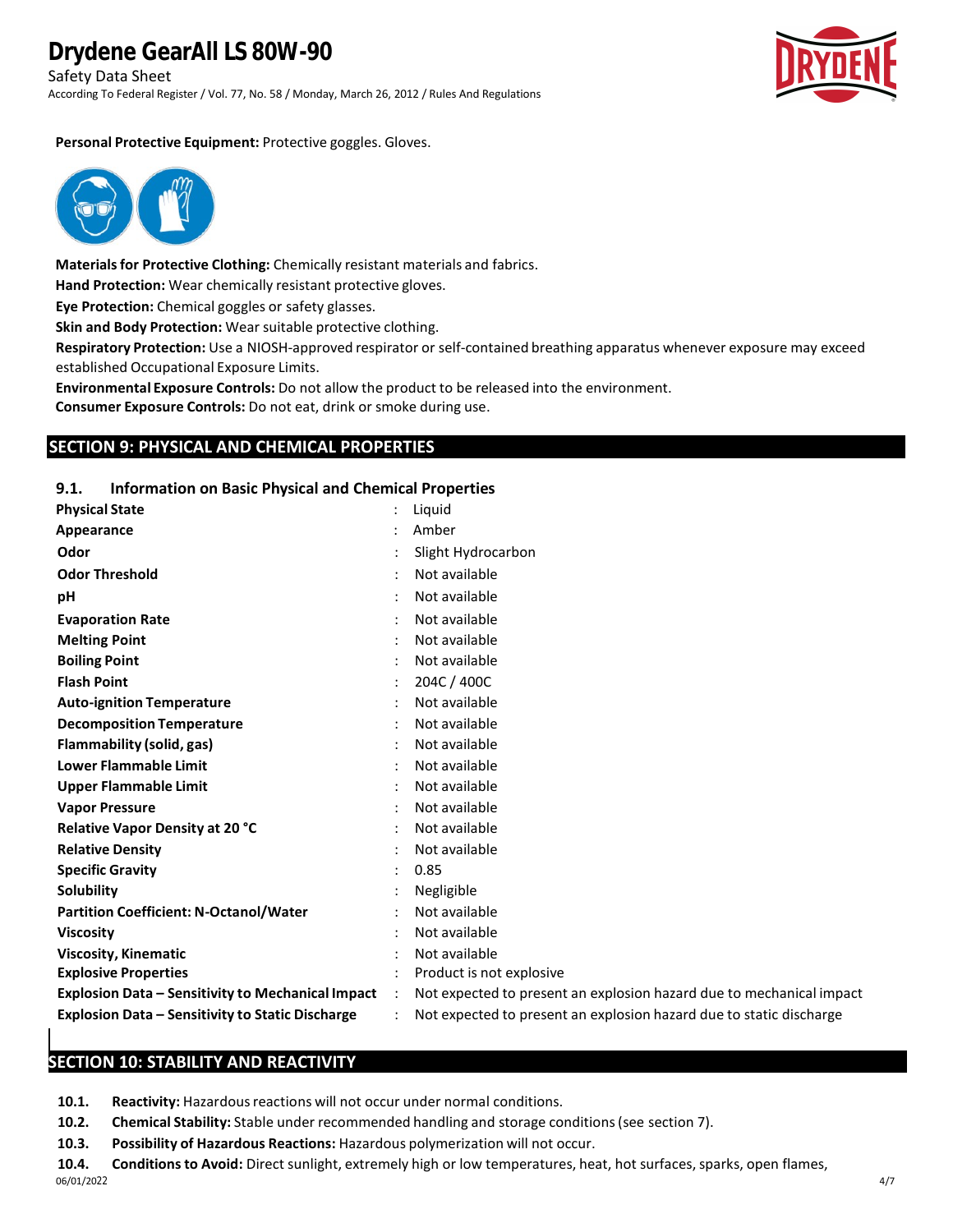Safety Data Sheet

According To Federal Register / Vol. 77, No. 58 / Monday, March 26, 2012 / Rules And Regulations



incompatible materials, and other ignition sources.

- **10.5. Incompatible Materials:** Strong acids, strong bases, strong oxidizers.
- **10.6. Hazardous Decomposition Products:** No decomposition expected under normal use and storage conditions.

## **SECTION 11: TOXICOLOGICAL INFORMATION**

**11.1. Information on Toxicological Effects – Product**

**Acute Toxicity:** Not classified

**LD50 and LC50 Data:** Not available

**Skin Corrosion/Irritation:** Not classified

**Eye Damage/Irritation:** Not classified

**Respiratory or Skin Sensitization:** Not classified

**Germ Cell Mutagenicity:** Not classified

**Teratogenicity:** Not classified

**Carcinogenicity:** Not classified

**Specific Target Organ Toxicity (Repeated Exposure):** Not classified

**Reproductive Toxicity:** Not classified

**Specific Target Organ Toxicity (Single Exposure):** Not classified

**Aspiration Hazard:** Not classified

**Symptoms/Injuries After Inhalation:** Overexposure may be irritating to the respiratory system.

**Symptoms/Injuries After Skin Contact:** Repeated or prolonged skin contact may cause irritation.

**Symptoms/Injuries After Eye Contact:** Direct contact with the eyes is likely irritating.

**Symptoms/Injuries After Ingestion:** Ingestion is likely to be harmful or have adverse gastrointestinal effects.

**Chronic Symptoms:** Not Classified

#### **11.2. Information on Toxicological Effects – Ingredient(s)**

**LD50 and LC50 Data:**

| Polybutene (Isobutylene/utane copolymer) (9003-29-6)               |                                   |  |
|--------------------------------------------------------------------|-----------------------------------|--|
| LD50 Oral Rats                                                     | $>$ 30 g/kg                       |  |
| <b>LD50 Dermal Rabbits</b>                                         | $> 10$ g/kg                       |  |
| Dec-1-ene, homopolymer hydrogenated (68037-01-4)                   |                                   |  |
| LD50 Oral Rat                                                      | $>$ 5 ml/kg                       |  |
| <b>LD50 Inhalation Rat</b>                                         | 1,17 mg/l (exposure time 4 hours) |  |
| <b>LD50 Dermal Rabbit</b>                                          | $>$ 3 g/kg                        |  |
| Petroleum distillates, hydrotreated heavy napththenic (64741-52-5) |                                   |  |
| LD50 Oral Rat                                                      | $>$ 5000 mg/kg                    |  |
| <b>LD50 Dermal Rabbit</b>                                          | $>$ 5000 mg/kg                    |  |
| <b>LD50 Inhalation Rat</b>                                         | > 5 mg/l (exposure time 4 hours)  |  |

## **SECTION 12: ECOLOGICAL INFORMATION**

#### **12.1. Toxicity**

**Ecology – General:** Toxic to aquatic life.

| Dec-1-ene, homopolymer hydrogenated (68037-01-4) |                                                                         |  |
|--------------------------------------------------|-------------------------------------------------------------------------|--|
| LL50 Fish                                        | > 1000 mg/l (Exposure time 48 hours; Species Daphnia Magna)             |  |
| EL50 Algae                                       | > 1000 mg/l (Exposure time 72 hours; Species Scenedesmus capricornutum) |  |
| <b>NOEC Daphnia</b>                              | [125 mg/l (Exposure time 21 days: Species Daphnia Magna)                |  |

#### **12.2. Persistence and Degradability**

Not available

#### **12.3. Bioaccumulative Potential**

Not available

#### **12.4. Mobility in Soil**

Not available 06/01/2022 5/7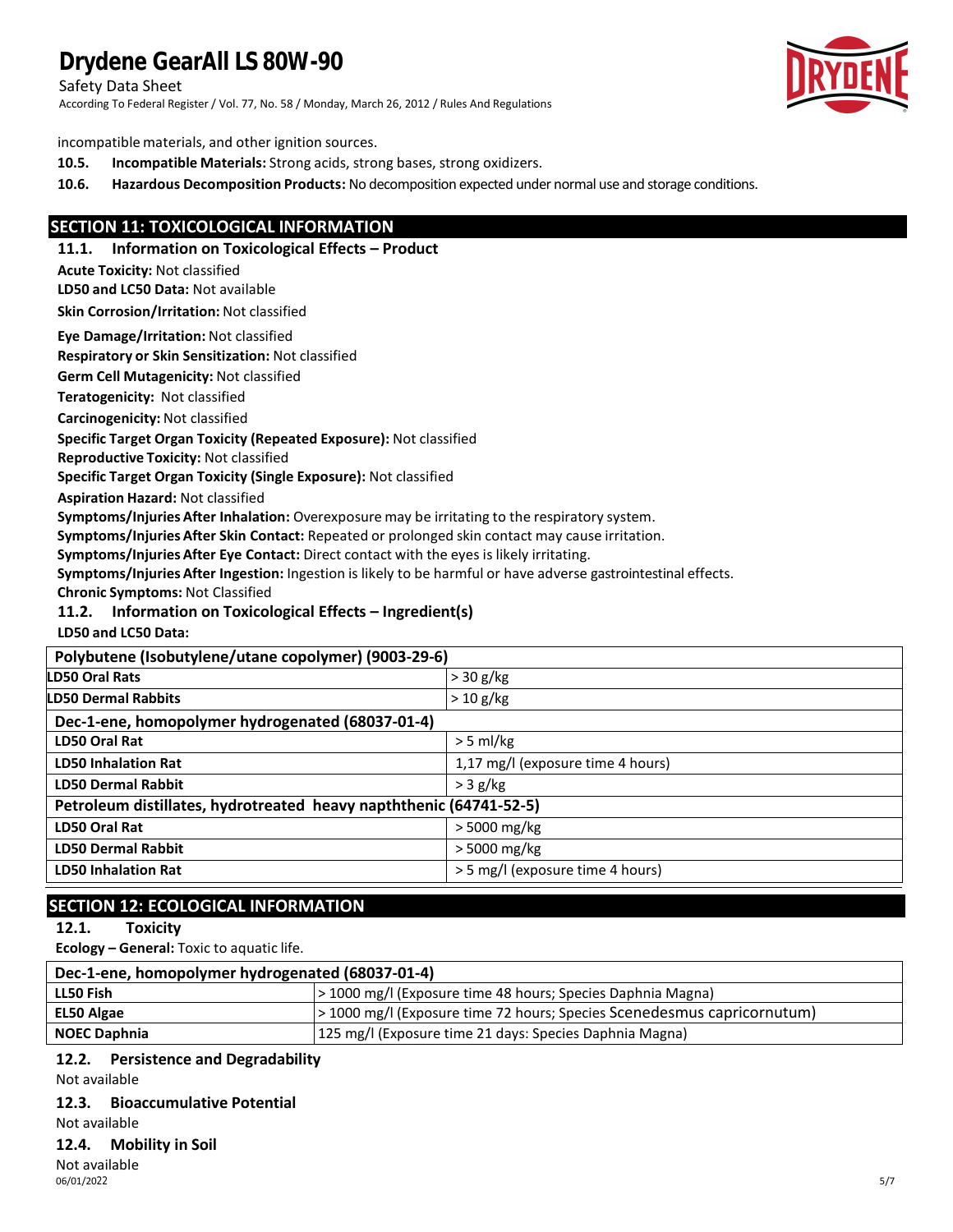Safety Data Sheet

According To Federal Register / Vol. 77, No. 58 / Monday, March 26, 2012 / Rules And Regulations

#### **12.5. Other Adverse Effects**

**Other Information:** Avoid release to the environment.

## **SECTION 13: DISPOSAL CONSIDERATIONS**

#### **13.1. Waste treatment methods**

**Sewage Disposal Recommendations:** Do not empty into drains; dispose of this material and its container in a safe way. Do not empty into drains. Do not dispose of waste into sewer.

**Waste Disposal Recommendations:** Dispose of waste material in accordance with all local, regional, national, provincial, territorial and international regulations.

#### **SECTION 14: TRANSPORT INFORMATION**

| 14.1. | In Accordance with DOT  | Not regulated for transport |
|-------|-------------------------|-----------------------------|
| 14.2. | In Accordance with IMDG | Not regulated for transport |
| 14.3. | In Accordance with IATA | Not regulated for transport |
| 14.4. | In Accordance with TDG  | Not regulated for transport |

## **SECTION 15: REGULATORY INFORMATION**

#### **15.1. US Federal Regulations**

| <b>SARA Section 311/312 Hazard Classes</b> | Classified<br>Not ( |
|--------------------------------------------|---------------------|
|                                            |                     |

## **15.2. US State Regulations**

None noted

#### **15.3. Canadian Regulations**

| <b>WHMIS Classification</b>                                                | Not Classified                                                                  |  |  |
|----------------------------------------------------------------------------|---------------------------------------------------------------------------------|--|--|
| Phosphorodithioic acid, O,O-di-C1-14-alkyl esters, zinc salts (68649-42-3) |                                                                                 |  |  |
| Listed on the Canadian DSL (Domestic Substances List)                      |                                                                                 |  |  |
| <b>WHMIS Classification</b>                                                | Class D Division 2 Subdivision $B - Tox$ c material causing other toxic effects |  |  |

This product has been classified in accordance with the hazard criteria of the Controlled Products Regulations (CPR) and the SDS contains all of the information required by CPR.

## **SECTION 16: OTHER INFORMATION, INCLUDING DATE OF PREPARATION OR LAST REVISION**

```
Revision Date : 06/04/2018
```
**Other Information** : This document has been prepared in accordance with the SDS requirements of the OSHA Hazard Communication Standard 29 CFR 1910.1200.

#### **GHS Full Text Phrases**:

| H304 | May be fatal if swallowed and enters airways.                                                                 |
|------|---------------------------------------------------------------------------------------------------------------|
| H402 | Harmful to aquatic life.                                                                                      |
| P273 | Avoid release into the environment                                                                            |
| P501 | Dispose of contents/container in accordance with local, regional, national, and international<br>regulations. |